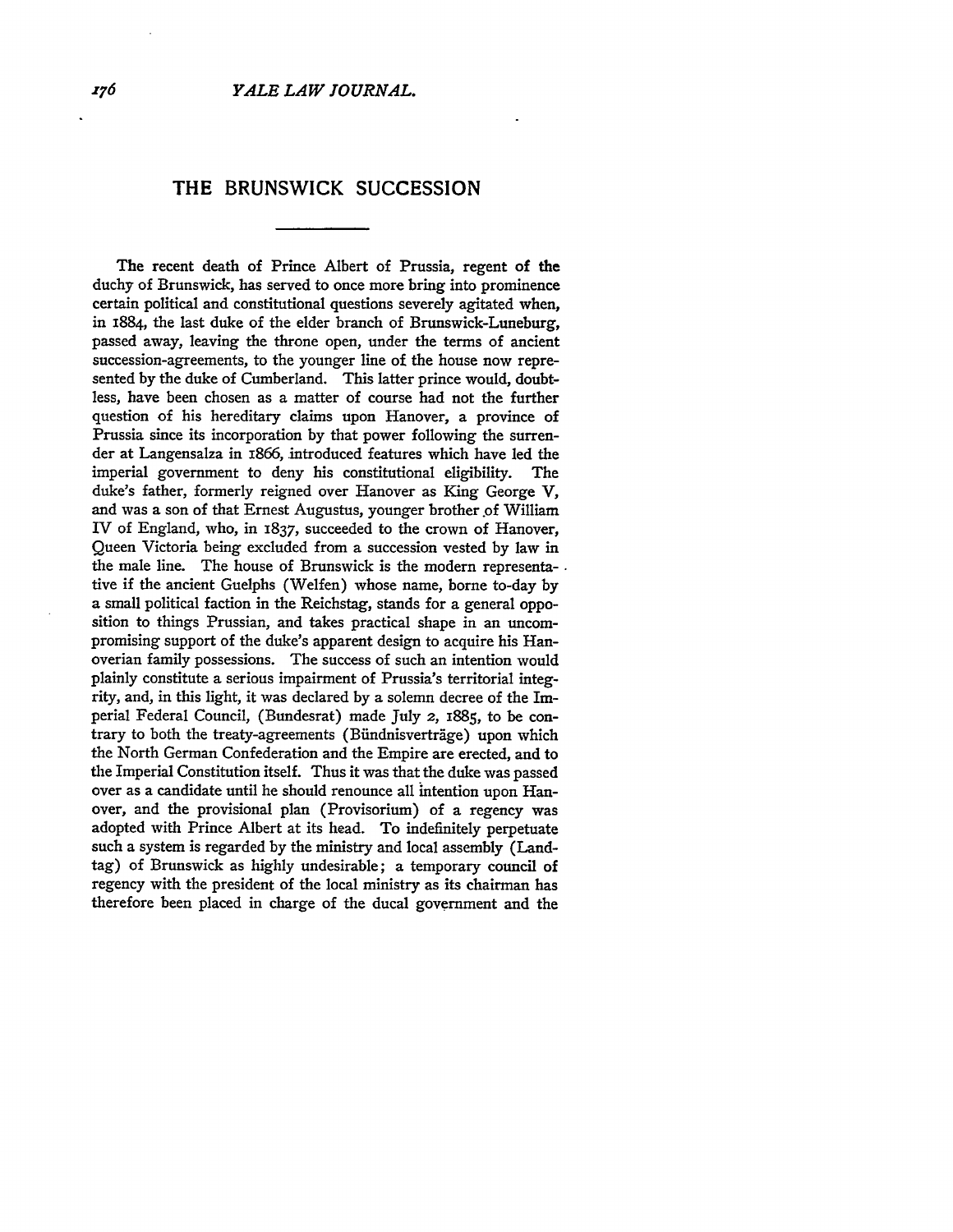Landtag has unanimously resolved<sup>1</sup> to invoke the supreme authority of the Bundesrat touching a final settlement of the entire matter. Both the duke and the Landtag agree that the imperial council is constitutionally qualified to adjust the succession, but hitherto no promise has been obtained from the duke that he will renounce his Hanoverian claim as a condition precedent to his election as sovereign of Brunswick. Prince von Bülow,—Chancellor of the Empire, chairman of the Bundesrat, and Prussian minister of foreign affairs, -has publicly declared in reply to the Landtag's written request that he bring the matter before the Council, that as *Chancellor* he must abide by the resolution of July 2, 1885, to wit, "that the installation of the duke in Brunswick is considered at war with the ground principles of the original treaties of union and with the imperial constitution;" speaking, too, as *Prussian* minister, the prince adds, that without a definite renouncement on the duke's part of all Guelphic ambitions it is directly contrary to Prussian interests that a neighboring state of the empire be placed under the government of a member of a family aiming at Prussia's disintegration.<sup>2</sup> In assuming these positions Chancellor Von Billow has the unqualified support of the Kaiser who has written to his cousin the duke that the government must decline to countenance any reopening of the question by the Bundesrat.

To the student of comparative constitutional jurisprudence the feature possessing the greatest interest in a case complicated by dynastic and political aspects as well as by those purely constitutional, consists in the affirmance by the Kaiser and his chancellor of the stand taken in 1885 and which resulted in the duke's exclusion upon the sole ground that his political attitude must be held to contravene the Bündnisverträge *(treaty-agreements)* upon which the imperial organization in a measure rests. What, then, are these

**x.** Prince Albert died September **13th,** i9o6; he was chosen regent October **2ist,** 1885. Immediately on his decease a council of regency composed of the president of the local ministry, two associates of the Ministerium, the president of the local assembly (Landtag), and the chairman of the local Appellate Court (Oberlandgericht). This council at once called the legislature together, and that body (September 25th, i9o6) unanimously resolved to request a settlement of the succession question **by** the imperial Bundesrat.

**2.** "Als Reichskanzler muss ich den Beschluss des Bundesraths vom **2.** Juli, i885-dass die Regierung des Herzogs von Cumberland in Braunschweig mit den Grundprinzipien der Bündnisverträge und der Reichsverfassung unvereinbar ist-so lange als massgebend behandeln, als er nicht durch einen neuen Beschluss des Bundesraths aufgehoben oder abgeändert worden ist," u. s. w. (Berlin despatch to the *New York Staats Zeitung,* Oct. **5,** x9o6.)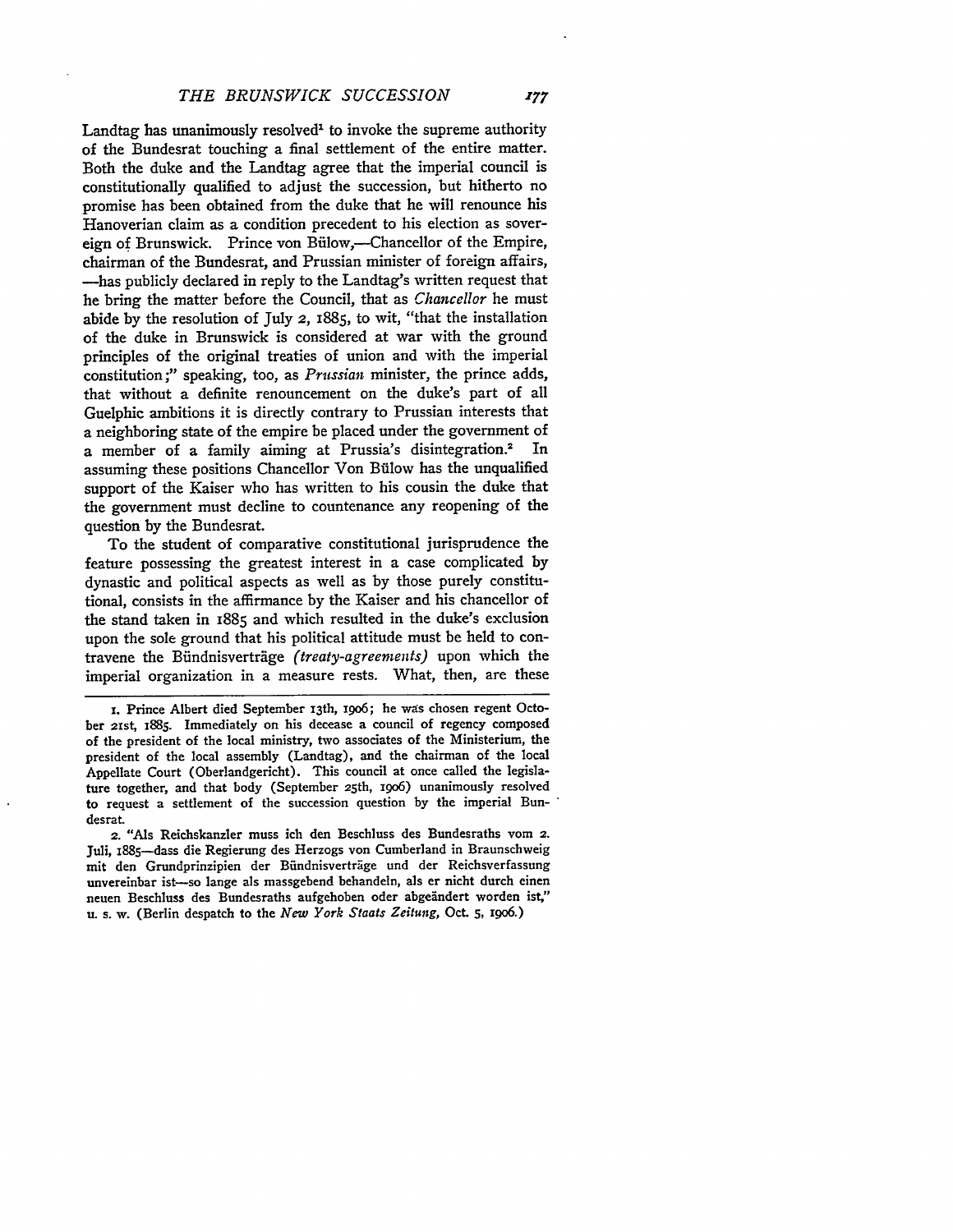agreements? And why, in a federal state organized upon the basis of a written constitution should primary treaties between the sovereign elements now united to form an empire be appealed to as the ground of an important constitutional decision?

To answer the question is to appreciate the radical difference between such a state (Bundesstaat) as the German Empire and the United States of America viewed in the light of their constituent elements and the plan which unites these to form a new governmental organization. It is to be remembered, in the first place, that the North German Confederation took its constitutional rise in an alliance (Bündnisverträg) concluded August 18, 1866, at the close of the war with Austria, between Prussia and sundry North German states by which a relation offensive and defensive was entered into on the basis of certain outlines (Grundziige) announced by Prussia on the ioth of June previous for the preservation of the independence and integrity of the contracting sovereignties;<sup>3</sup> this treaty was succeeded in the following year by the formal constitution of the confederation promulgated July 26, 1867. The latter document was subsequently amended by the addition of sundry provisions agreed upon in the late autumn of I87o at Versailles between the confederate authorities and those of the states south of the River Main,-namely: Baden, Hesse, Wurtenburg, and Bavaria;-and further changed, in consequence of the understanding arrived at early in December following at Berlin between the North German Bundesrat and plenipotentiaries from these other states, by the announcement that thereafter the Bund should be known as the Empire, and its president as German Emperor, Prussia, as before, assuming the position of permanent *Praesidium* of the new imperial alliance. As thus modified it forms the constitution of the empire, and was ratified by the governments of the new states thus entering the combination and by the Reichstag at Berlin, and promulgated in April, 1871.<sup>4</sup> In this manner the original Bündnisverträge became transformed into a constitution- (Verfassung),—and while it would seem that the original treaty between the North German states,-among which were Prussia and Brunswick,-must be constitutionally considered as merged in the organic plan subsequently adopted, nevertheless its *spirit* at least is to be

**<sup>3.</sup>** Binding, Deutsche Staatsgrudgesetze, (Leipzig, **1904),** P. **69-73.**

<sup>4.</sup> Meyer, (Lehrbuch des deutschien Staatsrechts) p. **143,** "Die Griindung des deutschen Reichs," gives the clearest account; F. Arndt's brilliant summary in his Verfassung des deutschen Reichs, Einleitung: Errichtung des deutschen Reiches, **p.** 42, *seq.*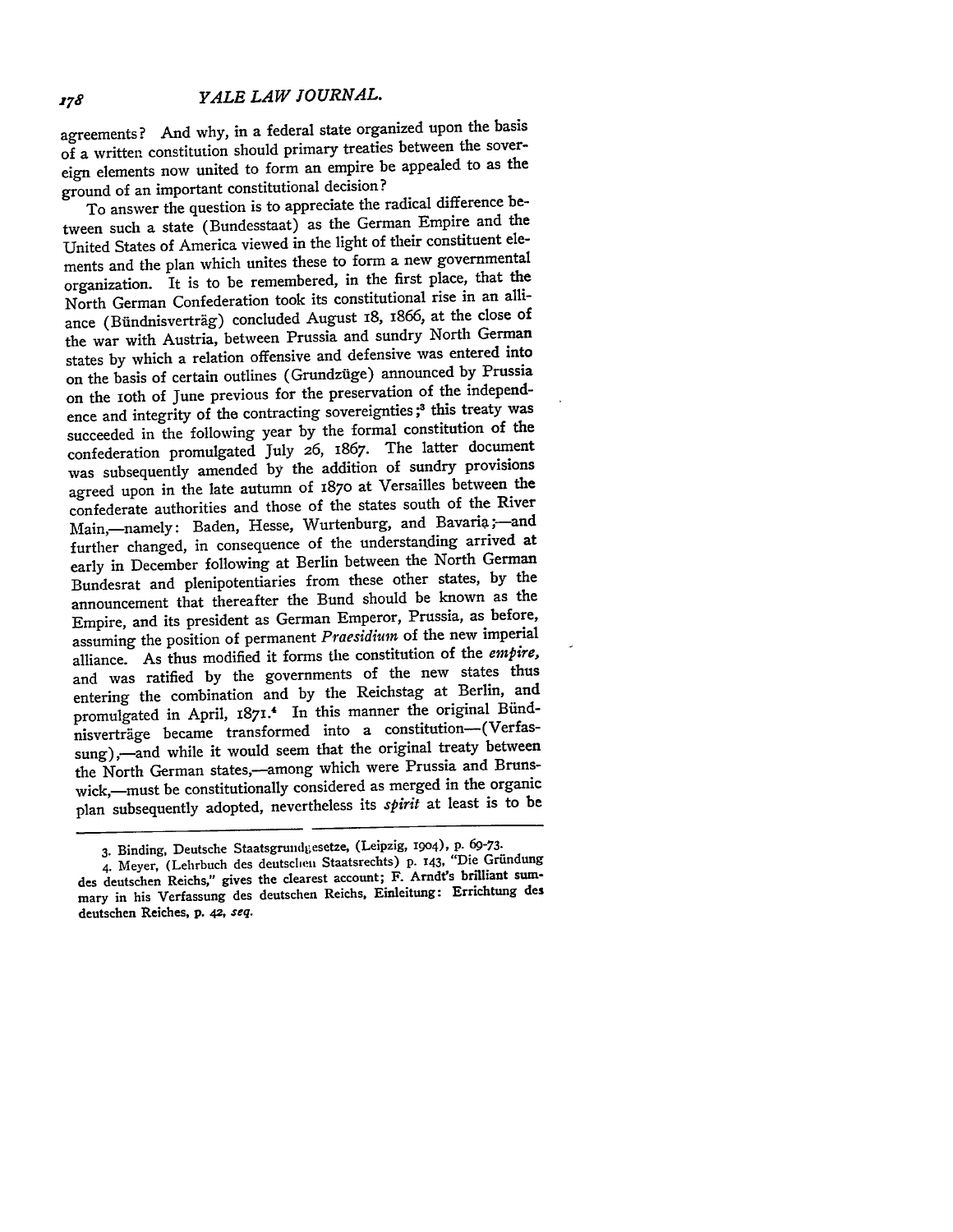regarded as permanently controlling; with reference to the treaties of November 187o, which directly looked to the incorporation of the South German states with the existing confederation north of the Main and are therefore termed in the parlance of German public law *Verfassungsvertrige* it is to be noted that sundry provisions have been *directly* transferred from their texts to that of the present imperial constitution. Thus the organic basis of the empire is seen to present a *treaty* aspect destined to form a determinant element in its construction; in other words, the constitution is to be read not alone in the light of its text but in that of the spirit also of its immediate predecessors. Furthermore, we observe that the body to which a final construction in the case of the Brunswick succession is assigned both **by** the constitution as well as **by** the nature of the imperial organization,—itself an expanded confederation and not a union indissoluble resting upon a concrete organic law for its support,--is the high council which represents the combined sovereignty of the allied *states* of the empire,<sup>5</sup> thus linking it in underlying theory to the Congress of the old American Confederation rather than with any organ of the new government planned in 1787. Modem Germany has, indeed, advanced in its political structure far beyond the mere alliance,—Staatenbund,<sup>6</sup>—organized in **I815**, although between the present organization and that of the pictur-

**5.** "Im Bundesrath iibt die Gesammtheit der Bundesregierungen die souveräne Reichsgewalt aus. Ihm gebührt deshalb neben der Mitwirkung bei der Reichsgesetzgebung auch ihre Vorbereitung und, soweit sic nicht dem Kaiser besonders zugewiesen ist, ihre Ausffihrung." (H. **L.** Grais, Handbuch der Verfassung, **p. 17,** Berlin, i9o6.)

**6.** Of Bundestaat and Staatenbund much has been written, and yet it seems doubtful whether the leading writers on public law in Germany and England have firmly grasped our American conception **of** Bundesstaat as a *citizen-union* in the sense expounded **by** Chief-Justice Marshall when he observed (speaking for the Supreme Court in *McCulloch v. Maryland, 4* Wheaton, 316, **402-403):** "the counsel for the state of Maryland have deemed it of some importance, in the construction of the constitution, to consider that instrument, not as emanating from the people but as the act of sovereign and independent states. The powers of the general government, it has been said, are delegated **by** the states, who alone are truly sovereign; and must be exercised in subordination to the states who alone possess supreme dominion. It would be difficult to sustain this proposition," etc.

On the development, in German jurisprudence, of the conceptions in F. H. Rehm in Marquardsen-Seydel's Handbuch des Oeffenlichen Rechts. Vol. I, Allegemeine Staatslehre, **p. 86:** "Bundesstaat und Staatenbund." The term Staatenbund first appeared in German legal literature when Napoleon formed the Confederation of the Rhine and thus announced the downfall of the Romano-Germanic empire.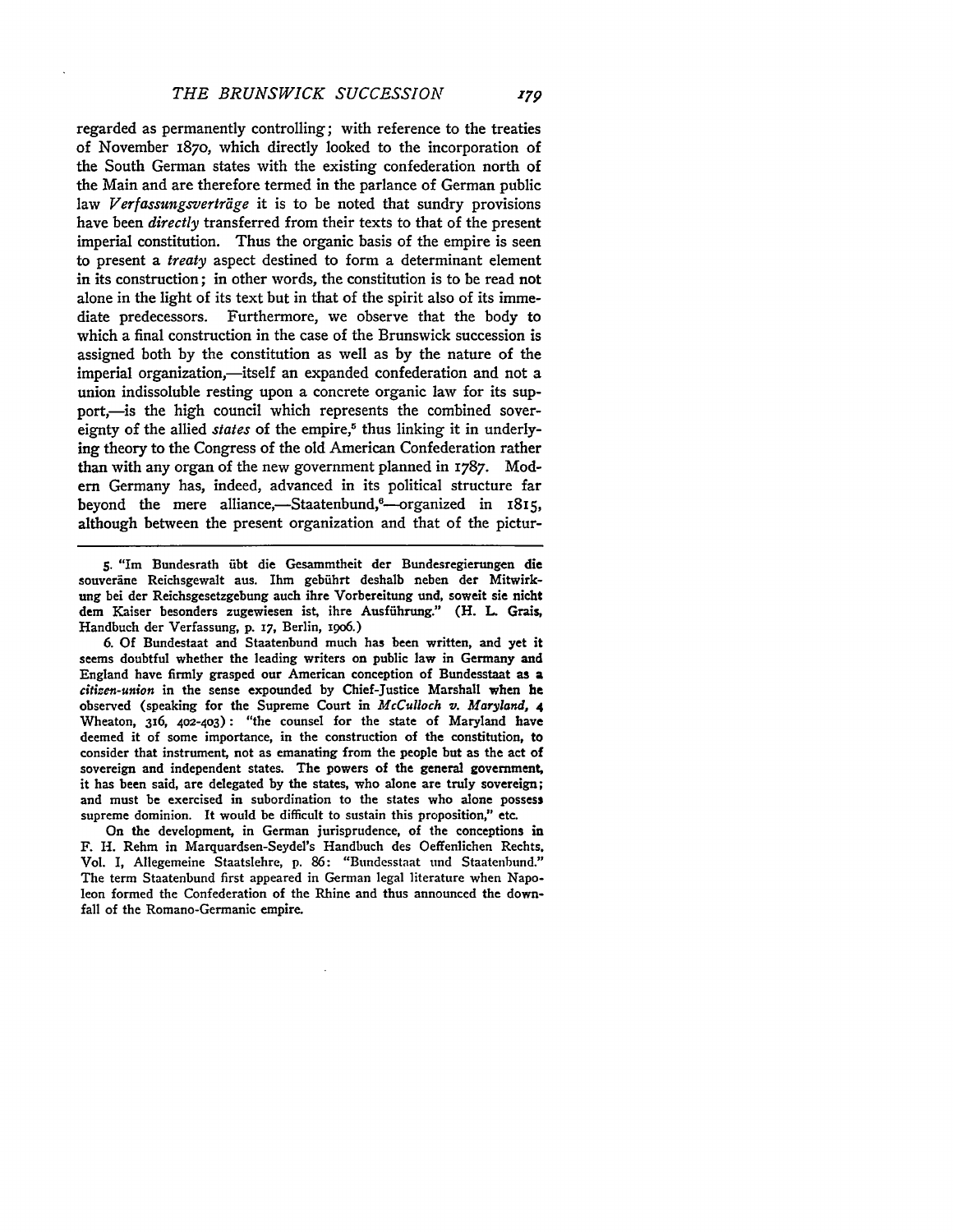*YALE LAW JOURNAL.*

esque empire which laid down in 18o6 its claims to be the successor of Rome the interval is not so great as that separating the imperial federal state (Bundesstaat) in its ground-plan from the American Union, which latter is likewise a Bundesstaat though built on another foundation. True, the empire is clothed with the attribute of legal personality, it promulgates its own legislation,<sup> $\tau$ </sup> and, at the command of its sovereign council a recalcitrant member may be constitutionally coerced,<sup>8</sup> while it has, too, a representative assembly chosen by direct vote of the people throughout its states. Despite all this, however, the preponderance of its steel-clad *Praesidium* affords beyond all contestation a stronger guaranty of permanence than the elaborate constitutional structure which has not escaped elements of weakness inherent in every *league,* and which are ever ready to yield on the one hand to the spirit of separatism, or, on the other,-as in the case of Athens and her maritime allies long ago,to the despotic imperium,- $\dot{\alpha}\rho\chi\eta$ ,-of the strongest member. That our own constitutional plan, on the contrary, is one which appeals pre-eminently to the sanctions of *law,* was strikingly shown when a few years since a dispute touching the succession to the highest magistracy in Nebraska was peacefully taken cognizance of by the Supreme Court of the United States,—one only of the justices doubting whether "this court has any jurisdiction to determine a disputed question as to the right to the governorship of a state, however that question may be decided by its authorities.

The ancient term for Switzerland was "land of the oath-bound confederates." B. **d.** Eigenossen.

*9. Boyd v. Nebraska ex rel. Thayer* (Feb. **i, x892) 143 U. S. 135, 182.**

180

**<sup>7.</sup>** Arndt, Einleitung, P. **55.**

<sup>8.</sup> By the process termed *Execution,* [Reichsverfassung, article **i9.]**

<sup>&</sup>quot;Fur die Auslegung der Verfassung ist noch zu beachten, dass sic aus Vertrigen (den August [1866] und November-Vertrigen [i87o] enstanden ist, dass die auf einen Vertrag hinweisenden Bezeichnungen in dem Verfassungstexte zwar noch beibehalten sind, dass sie aber durch die Uebernahme in diesen Text aufgehört haben, Vertragsrecht zu sein und Verfassungsrecht geworden sind. Ist nun das deutsche Reich **ein** Staatenbund oder **ein** Bundesstaat? Die Antwort hierauf ist, es ist **ein** Bundesstaat in dem Sinne, wie dieses Wort von Theorie und Praxis verstanden zu werden pflegte. **.** Hierbei ist jedoch zu beachten, dass die Grenzlinien zwischen Bundesstaat und Staatenbund fliessende sind **. . .** Wichtiger als manche theoretischen Sdtze ist die Priponderanz Preussens nach Ausschliessung Oesterreichs." (Arndt, ibid. p. **54, 55).** "Der Staatenbund," says H. L. Grais (Handbuch, **p. 9,** note **i),** "ist ein v61kerreichtliches, der Bundesstaat ein staatsrechtliches Gebilde; ersterer bildet **ein** Rechtsverhiltniss, letzterer cine Persönlichkeit.-Staatenbunde waren der deutsche Bund und die Schweiz von 1848, Bundesstaaten sind das Deutsche Reich, die heutige Schweiz und die vereinigten Staaten von Nordamerika."